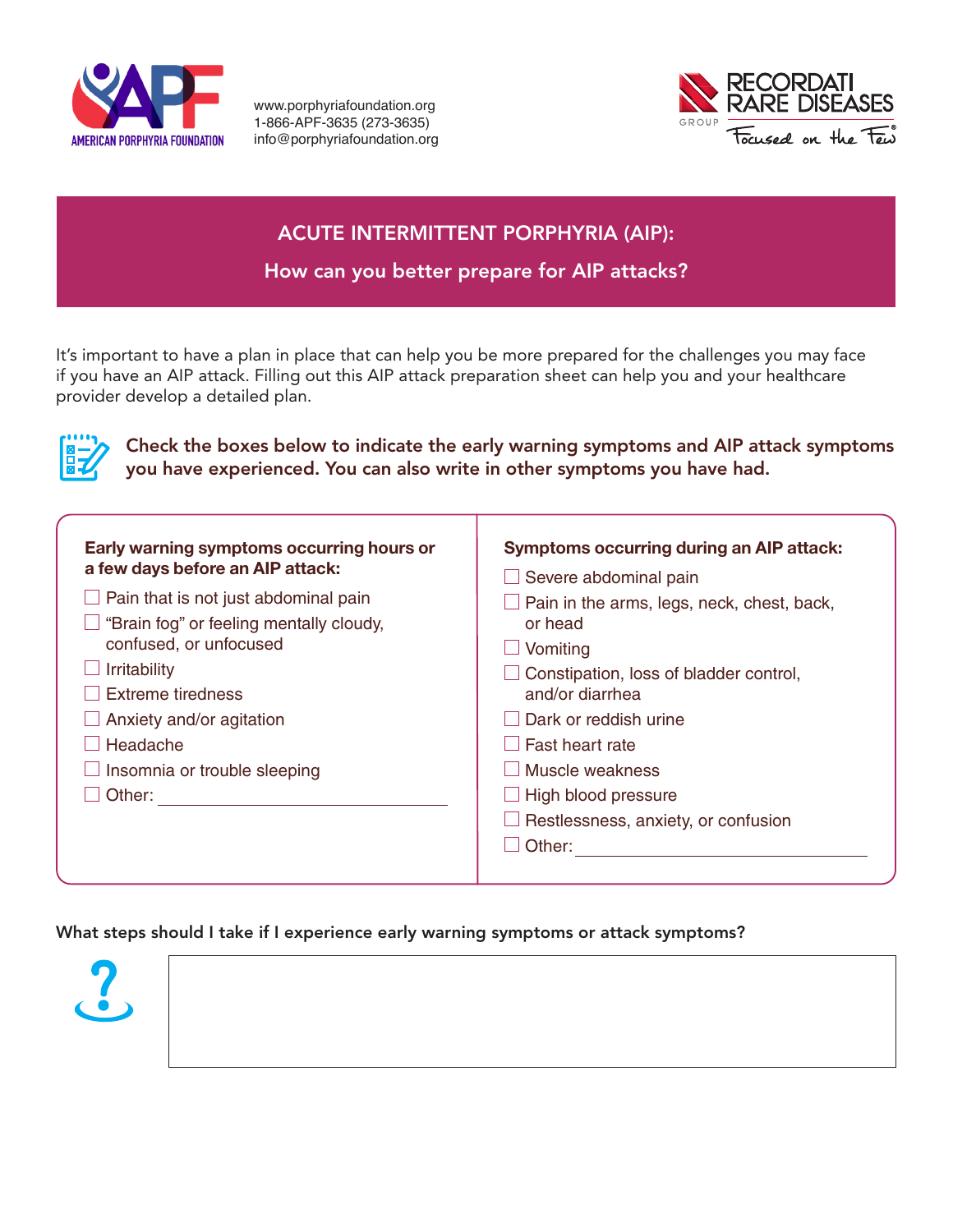What friends or family members can I call to help me when I'm having an AIP attack and to potentially take me to a medical facility?



Name & phone number:

Name & phone number:

Name & phone number:

*It will be helpful to share information about AIP and your experiences with AIP with your emergency contacts. This will help them understand what you are going through during an attack and how they can help you.* 

Whom should I call for medical advice if I suspect I am having an AIP attack?



Doctor name & phone nu

Nurse name & phone nun

Other office number:

After-hours number (nigh weekends, holidays):

| umber: |  |
|--------|--|
| mber:  |  |
|        |  |
| its,   |  |

What is my back-up plan if my doctor is not available?



| Do I have an AIP Emergency Management Letter* ready that () Yes () No If "No," then ask your doctor<br>I can carry with me at all times? |  |  | to write an AIP Emergency<br>Management Letter.* |
|------------------------------------------------------------------------------------------------------------------------------------------|--|--|--------------------------------------------------|
|------------------------------------------------------------------------------------------------------------------------------------------|--|--|--------------------------------------------------|



*\*An AIP Emergency Management Letter explains your diagnosis, should include results of genetic testing confirming your AIP diagnosis, provides instructions from your treating doctor on what to do if you have an AIP attack, and provides contact information for your treating doctor. A template for an AIP Emergency Management Letter is available HERE.*